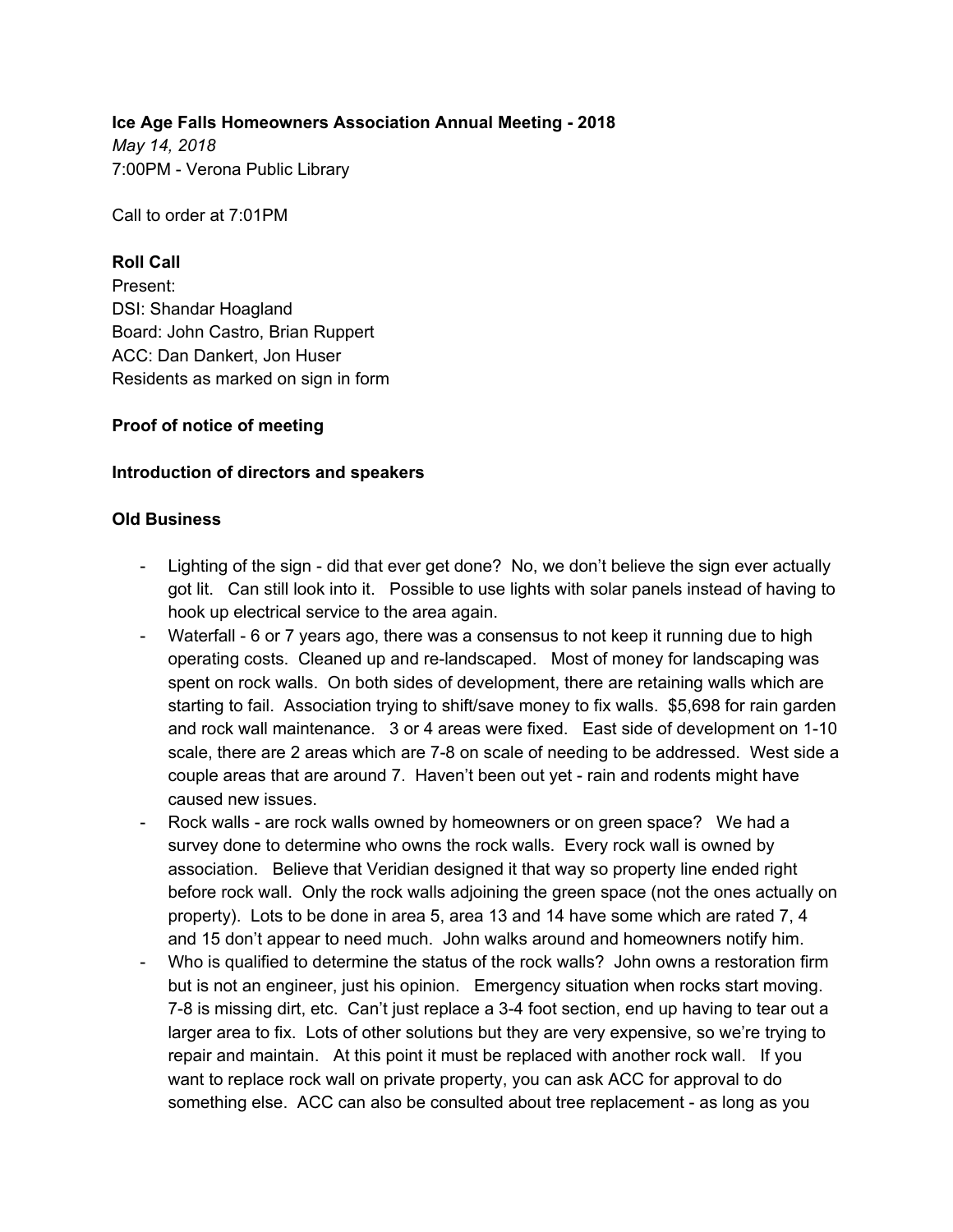have enough landscaping points, you don't need to replace the tree if you don't want. At least one homeowner replaced boulder wall with modular blocks (ACC approved). ACC is fairly lenient, just trying to avoid having things which look bad.

- Is rock wall replacement in the budget every year? We will do the best with the money we have, but we might not have the money to fix all of them in a year, so we prioritize them based on the need. Can try to patch ones which aren't in bad shape to avoid more serious problems later. 2 years ago we raised association dues by 15-20\$ a year to help fill the gap to make sure we can take care of those items.
- Non-conforming mailboxes if we find them, we will send letters to people about how to get conforming mailboxes. ACC gets some number of emails each year, ACC is glad to answer those questions. Some non-conforming mailboxes still exist. Homeowner would like something to be done about this. Requested them to email ACC so those can be addressed.

### **New Business**

- Comment on green space dandelions have started to take over. Didn't have them 4 years ago but now there are lots of them. Possible that new mowing company is not taking care of those like the previous one. John's firm usually takes care of fertilizing, but hasn't done it yet due to weather. The homeowner says the mowing company is doing an excellent job but we have a lot of dandelions. Late snow and rain has caused scheduling problems. Weed control will happen twice (maybe 3 times).
- Colors on the map what do they mean? Colors don't mean anything anymore, this is an old Veridian map. The status of house involved in explosion is unknown. Another house across the street is unoccupied and is going through foreclosure process, we don't know yet about new residents might come. House has a fence issue (multiple colors). We were addressing the issue but the homeowner is no longer there and the bank doesn't want to fix it.
- If you have specific issues, you can email the ACC or the board.
- Any updates on road construction? Stratton Way construction. Bob Manwell would know, but he is not around. Bob says he heard that Stratton will not go through. Unsure on any newer plans. Psychiatric hospital is expanding, will probably be construction in the area. Construction will be occurring north of the neighborhood - Raymond Road construction.
- Board President, Secretary, and Treasurer are all open positions. Board/ACC only gets together monthly during busy season for about an hour each month. Jon says not much hard work, just need to review applications and help things move forward. The ACC and board has been meeting together for the last couple years. Business is also done via email. Occasionally we have a critical issue and need to talk to an accountant or lawyer to make sure we're doing things correctly. John C. moved out of the development but will assist this year.
- Budgeting, finance, mailings, bids for services, etc. are all done by DSI management company, we make considerable use of their services.